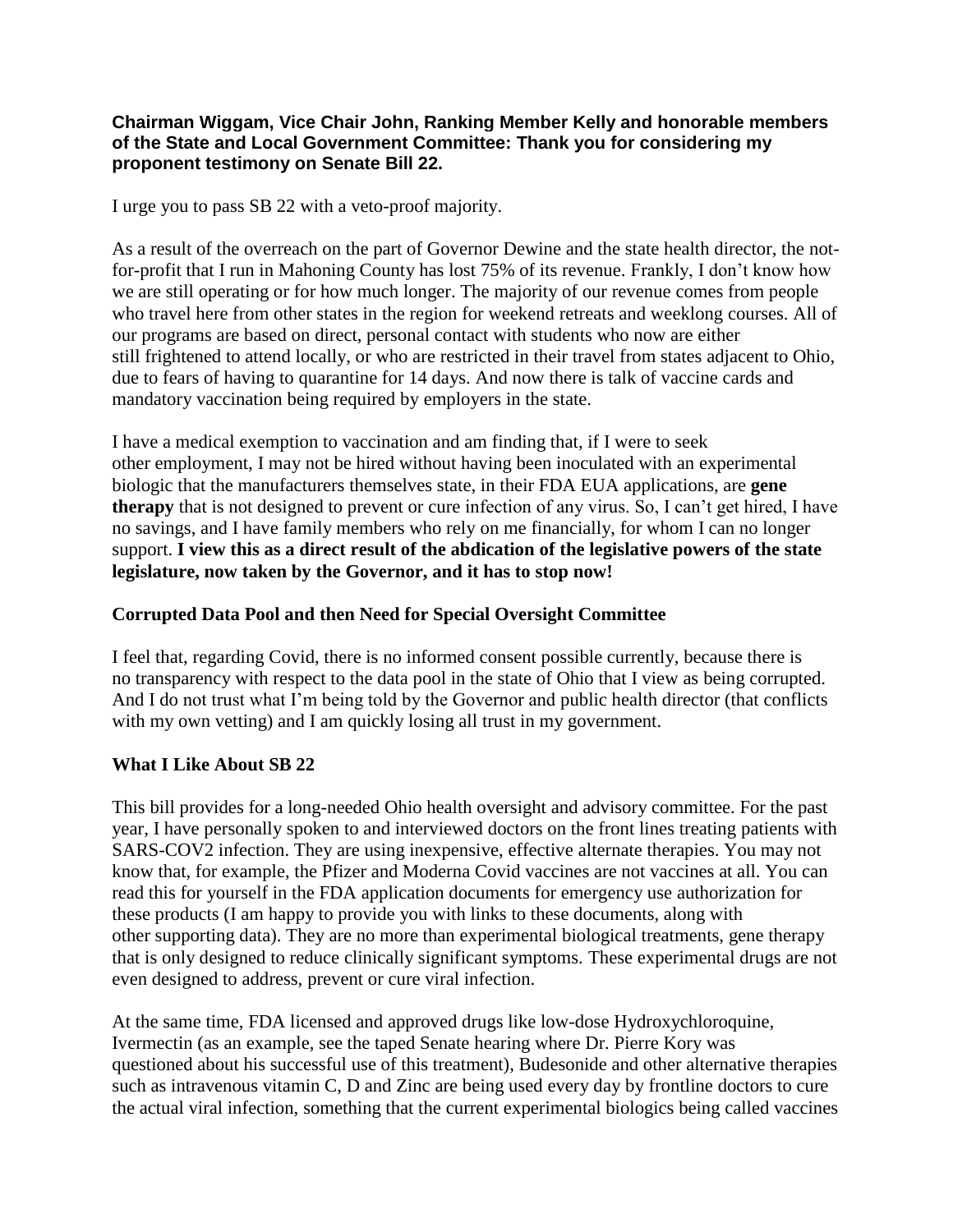are not even designed to do! It is a great travesty and, in my view, criminal, that the Governor has insisted that waiting on a vaccine is the only way for the state to be free of emergency mandates, lockdown measures, etc. **This decision on the part of Governor Dewine has resulted in many needless deaths that could have been prevented if he and the health director had followed years of established science** – ONE SIZE DOES NOT FIT ALL.

So, the importance of having an Ohio health oversight and advisory committee is that there will be a legislative body that can oversee the task of ensuring that enough alternative therapies for, in this case, the reversal and cure of a viral outbreak can be widely-distributed to the state population.

For those who want to risk taking an experimental drug that is not designed to target the actual infection, let them do so. But for those of us who have weighed the risks against any potential benefit and decided not to be vaccinated, there must be a statewide distribution of the readily available alternative therapies that exist for addressing the infection. DON'T DECIDE FOR US. MAKE THE TRUE SCIENTIFIC DATA AVAILABLE AND LET US CHOOSE WHICH THERAPY WE WANT TO UTILIZE. Our health is our concern. The government is not my parent or guardian in the matter of my health, I am.

The other part of the bill (of many parts that I like and support) is the power proposed to be given to the general assembly to rescind executive public health state of emergency orders after 30 days, should the GA decide that, for any reason, the Ohio health oversight and advisory committee has not done its job in rescinding such orders after 11 days.

The other part of this bill that I want to mention is the power to subpoena. Our state legislature needs to adopt hearings of doctors and research scientists inside and outside the state who are specialists in this field, who are being censored by mainstream media and Big Tech.

They are being censored simply because they are doing their job of publicizing what the science actually shows regarding this outbreak and how to address it – because they won't follow the script that demands they say that vaccines are the only way out of the pandemic when the scientific data shows otherwise. And I will be happy to help in providing the legislature with a list of medical and scientific professionals who should be called to testify. OPEN SCIENTIFIC DEBATE THAT ALLOWS FOR THE PROPER VETTING OF THE COVID-19 DATA POOL IS THE ONLY WAY OUT OF THIS MESS.

SB 22 is the bill that will facilitate this process, with the proper checks and balances afforded to us under the Constitution, that will free us from the tyranny of the hubris of Dewine and the state health director that has destroyed lives, destroyed our economy and kept us enslaved in the nightmare of fear.

**Before any more of my rights are taken from me, please move to pass SB 22 with a vetoproof majority. Please vote 'Yes.'**

Respectfully,